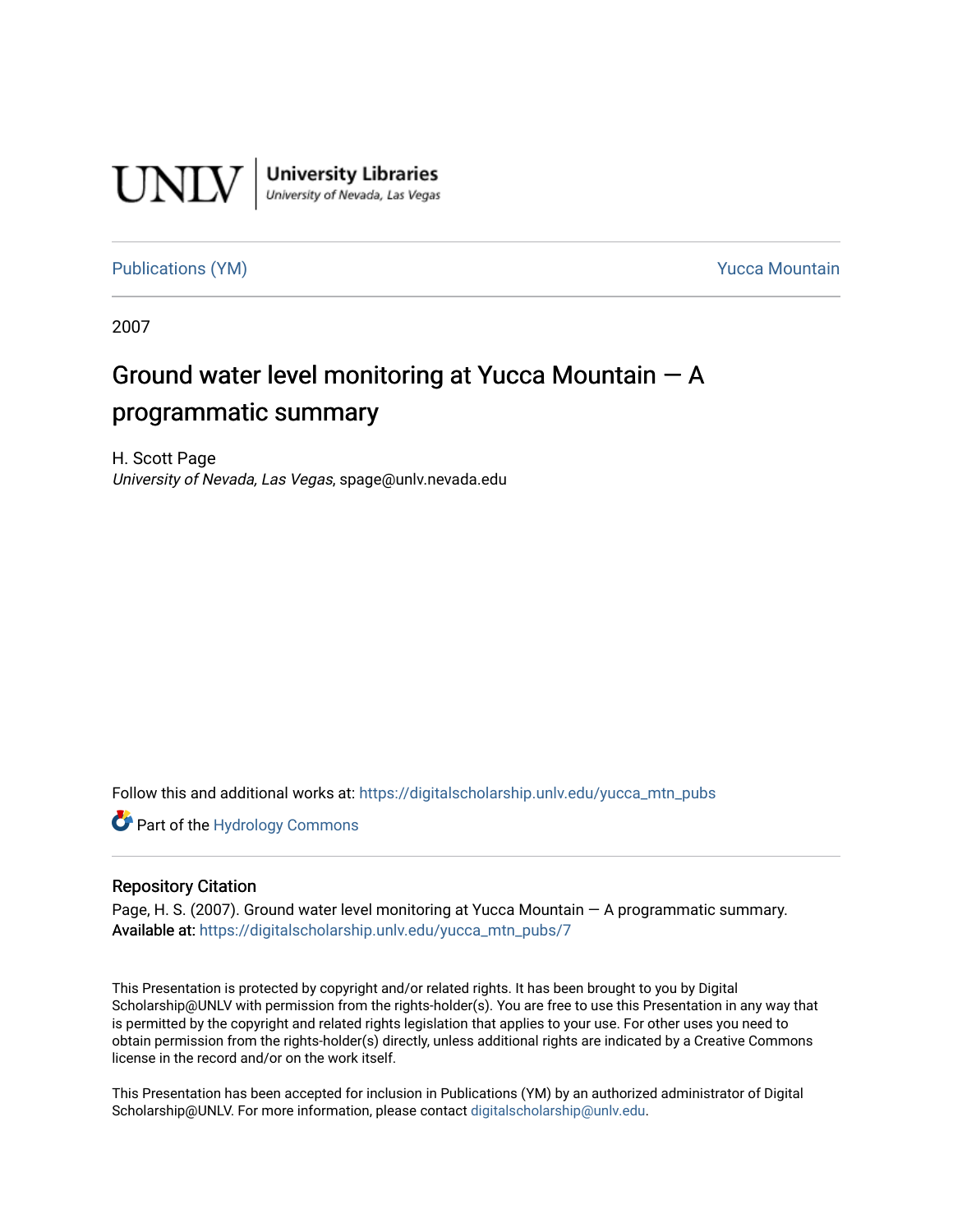#### **Ground Water Level Monitoring at Yucca Mountain Ground Water Level Monitoring at Yucca Mountain A Programmatic Summary A**

**H. Scott Page Harry Reid Center for Environmental Studies at UNLV**

- $\bullet$ **Conducted Under Cooperative Agreement with DOE**
- $\bullet$ **Carried out by NSHE personnel under NSHE/DOE approved QA program**
- $\bullet$ **Initiated July 2001 after program transfer from USGS**
- e **Scope**
	- -**Confirmatory study supporting previously gathered information**
	- -**Measure levels on established network of monitoring wells**
	- **Submit data annually**
- $\bullet$ **Objectives**

-

- -**Provide measurements of known accuracy and precision**
- -**Use manual and electronic equipment**
- **Provide quality assured data**
- **Contribute to hydrological understanding**
- **Support refinement of potentiometric surface**
- -**Provide data for regional flow model**
- -**Fulfill State of Nevada permit conditions**
- -**Monitor transient events such as seismically induced fluctuations and precipitation-related phenomena**
- -**Support long term monitoring and trend analysis**
- **Support proposed repository licensing application**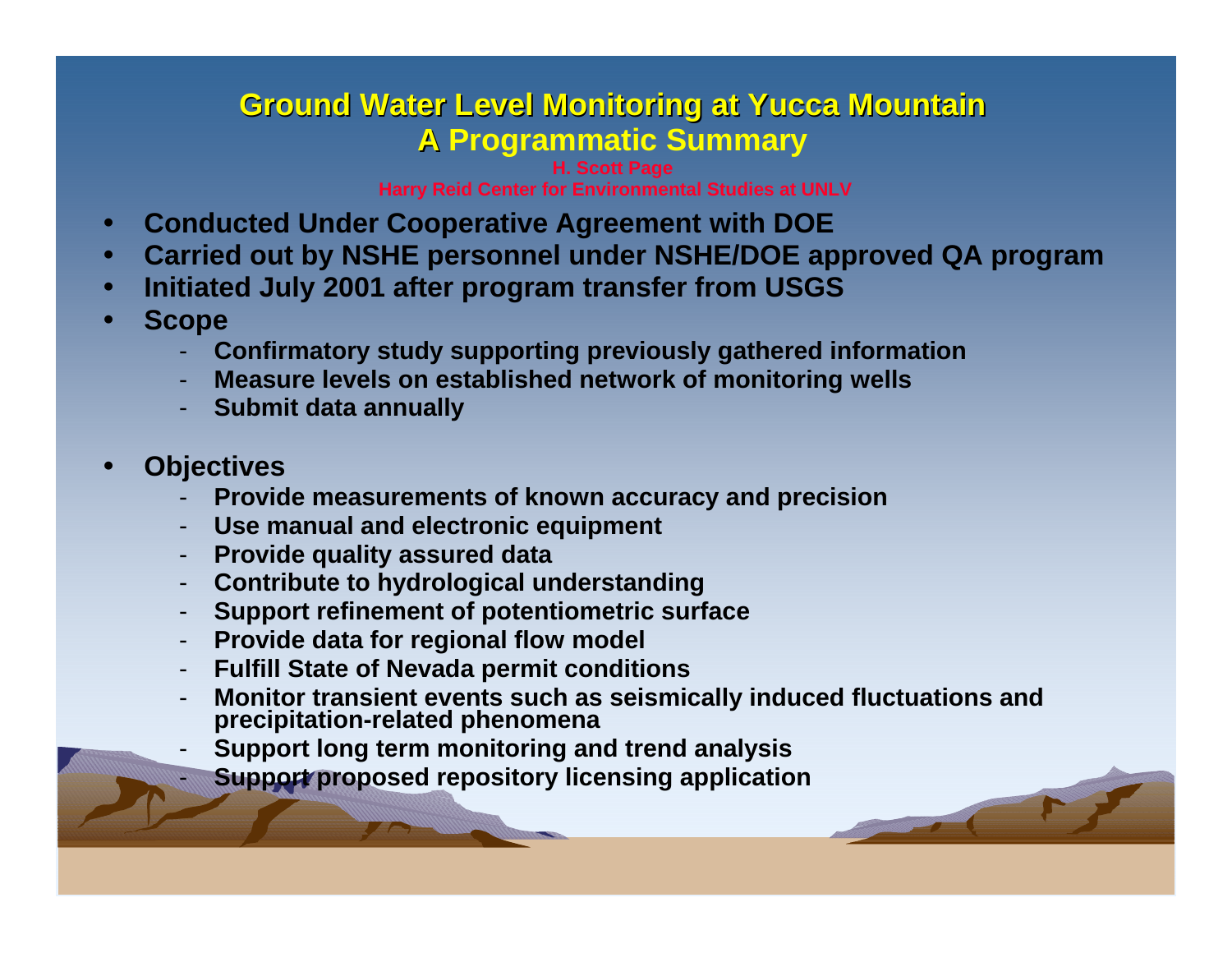# **Monitoring Network Description Monitoring Network Description**

- $\bullet$ **Twenty-eight surface-base boreholes with about 30 usable monitoring ports**
- $\bullet$ **Areas 25 and 29 on Nevada Test Site**
- $\bullet$ **Bureau of Land Management public land west of NTS (Crater Flat)**
- $\bullet$ **Depth-to-water range: 604 - 2510 feet below ground surface**
- $\bullet$  **Flow systems monitored:**
	- **24 boreholes in volcanic rock**
	- **3 boreholes in alluvium/colluvium**
	- **1 borehole in carbonate rock**
	- **3 boreholes have multiple access tubes**
	- **'WT' wells in upper volcanics**
	- **'H' wells in multi-interval/deeper volcanics**
	- **Special purpose wells:** 
		- ›**C-Well Complex – borehole to borehole scale**
		- › **J-Wells – drinking water**
		- › **VH-1 – Crater Flats volcanics**
		- ›**p1 – underlying Paleozoic carbonate aquifer**

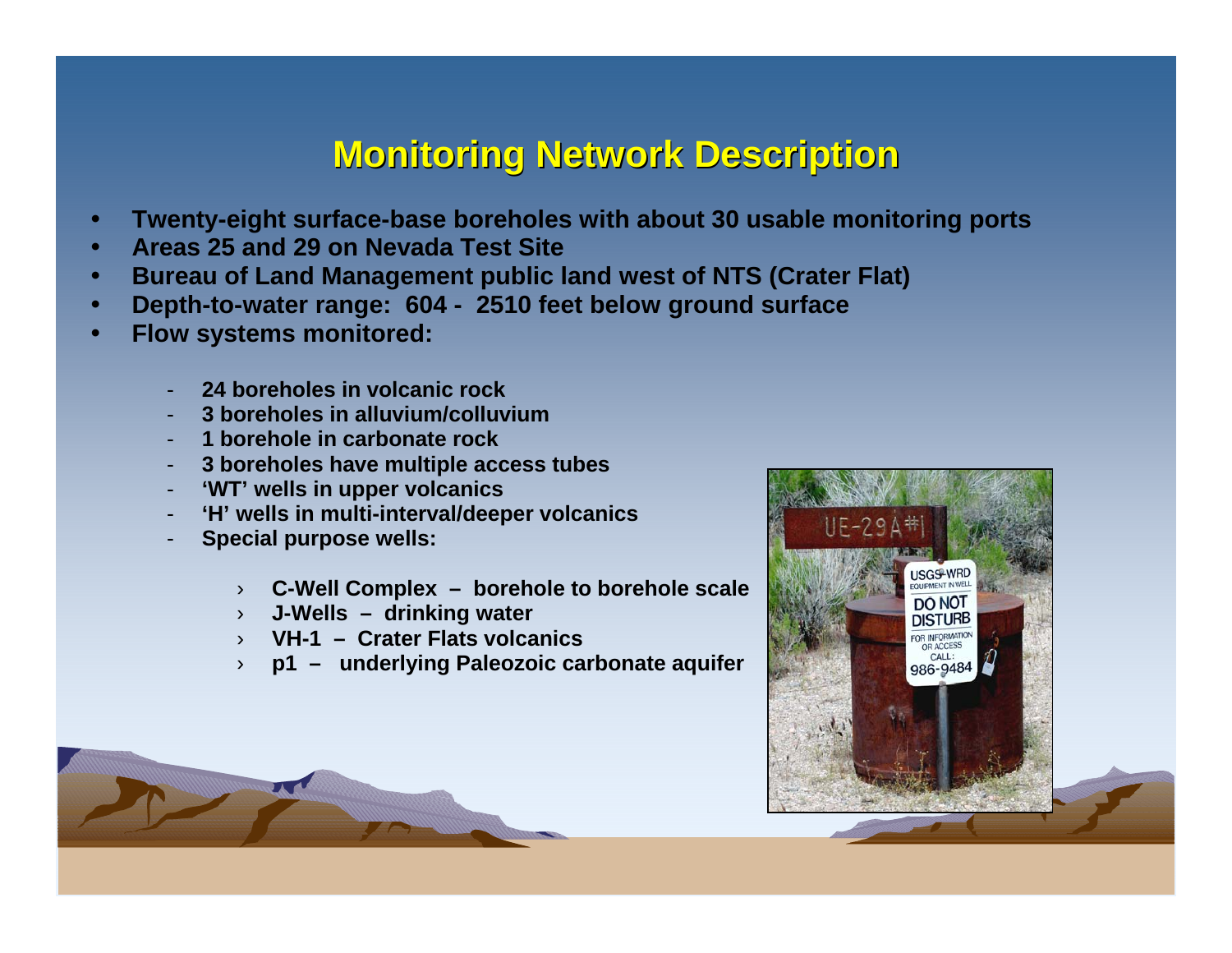# **Hydrologic Monitoring Sites Near Yucca Mountain**



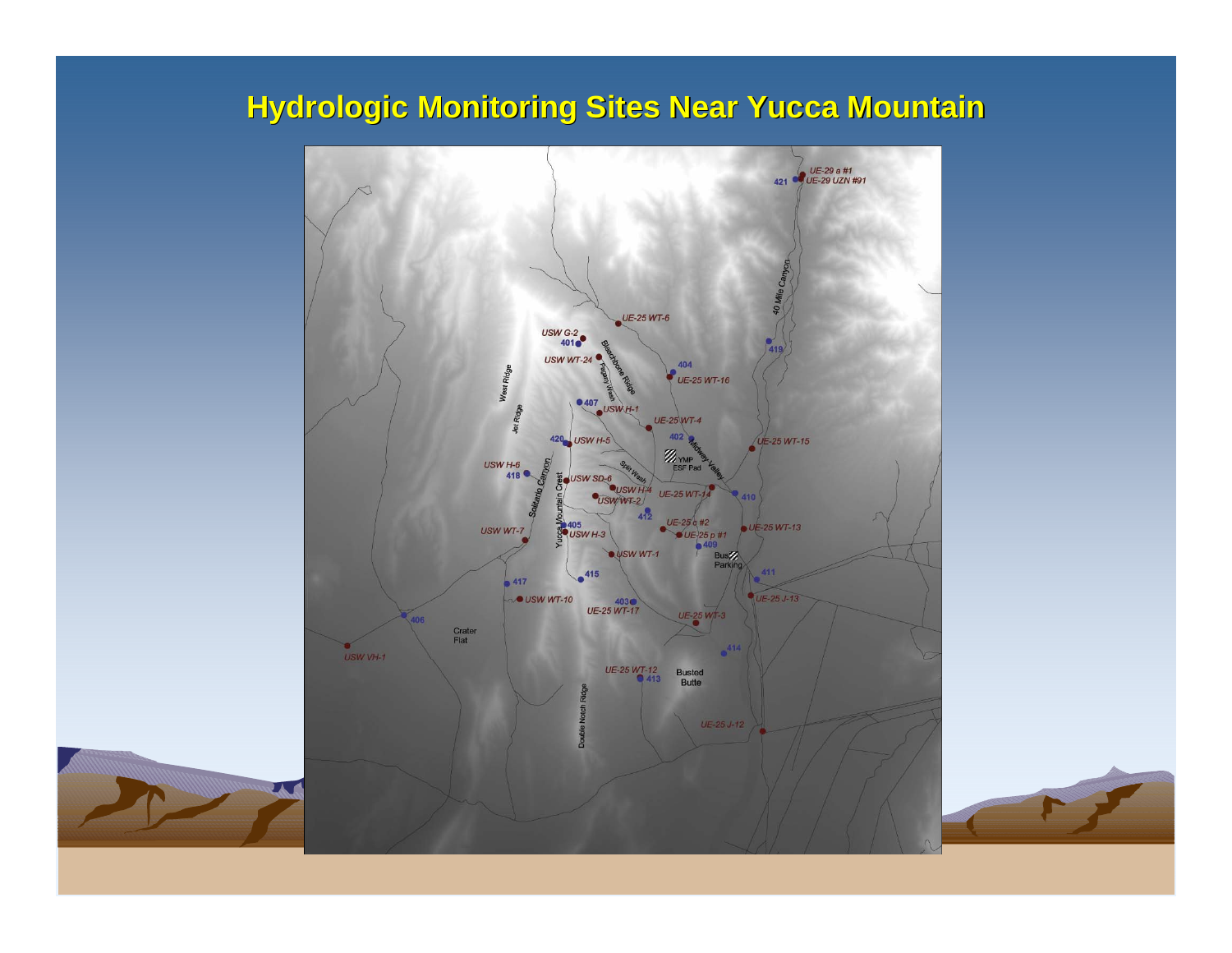# **Ground Water Level Measurement Equipment Ground Water Level Measurement Equipment**

- o **Powered electric tapes**
	- **3000-foot weight electrical cable graduated 0.01-ft increments**
	- **Variable speed electric motor with light/electric sounder**
	- **Calibrated biennially**
	- **Routine monitoring of most volcanic flow system boreholes**
- $\bullet$  **Hand held steel tape**
	- **100-foot graduated survey add tape**
	- **First two feet graduated in 0.01-ft increments with water sensitive coating**
	- **Not subject to operational variability/non-calibrated**
- $\bullet$  **Reference Steel Tape**
	- **2,800-foot NIST calibrated survey tape graduated 0.01-ft increments**
	- **Reference standard for all other equipment calibrations**
- $\bullet$  **Digital Pressure-Temperature Transducers**
	- **Barometrically compensated pressure-temperature sensor with integrated silicon strain gauge, on-board datalogger-microprocessor, 1MB data storage, clock, internal power**

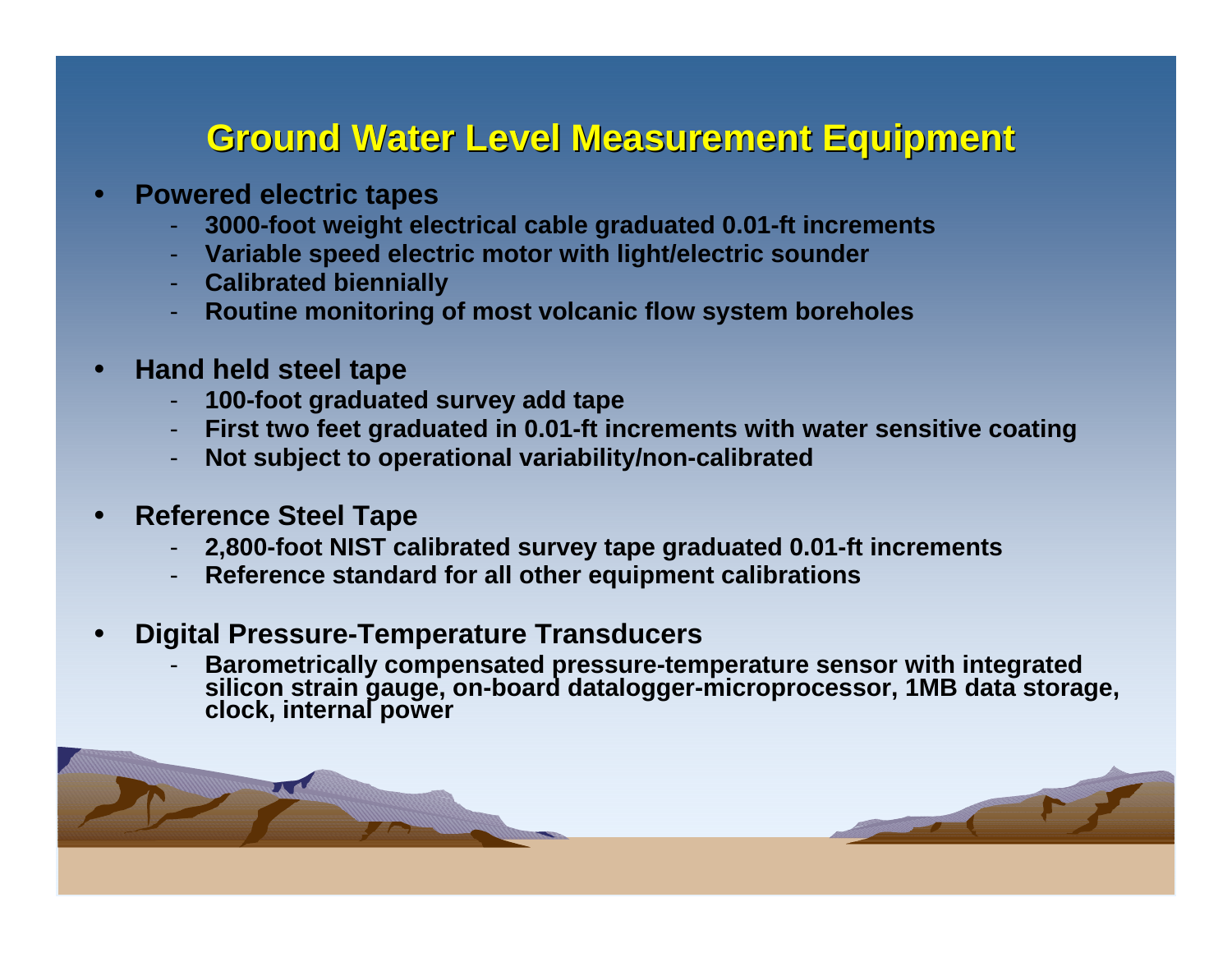# **Yucca Mountain Field Operations Yucca Mountain Field Operations**







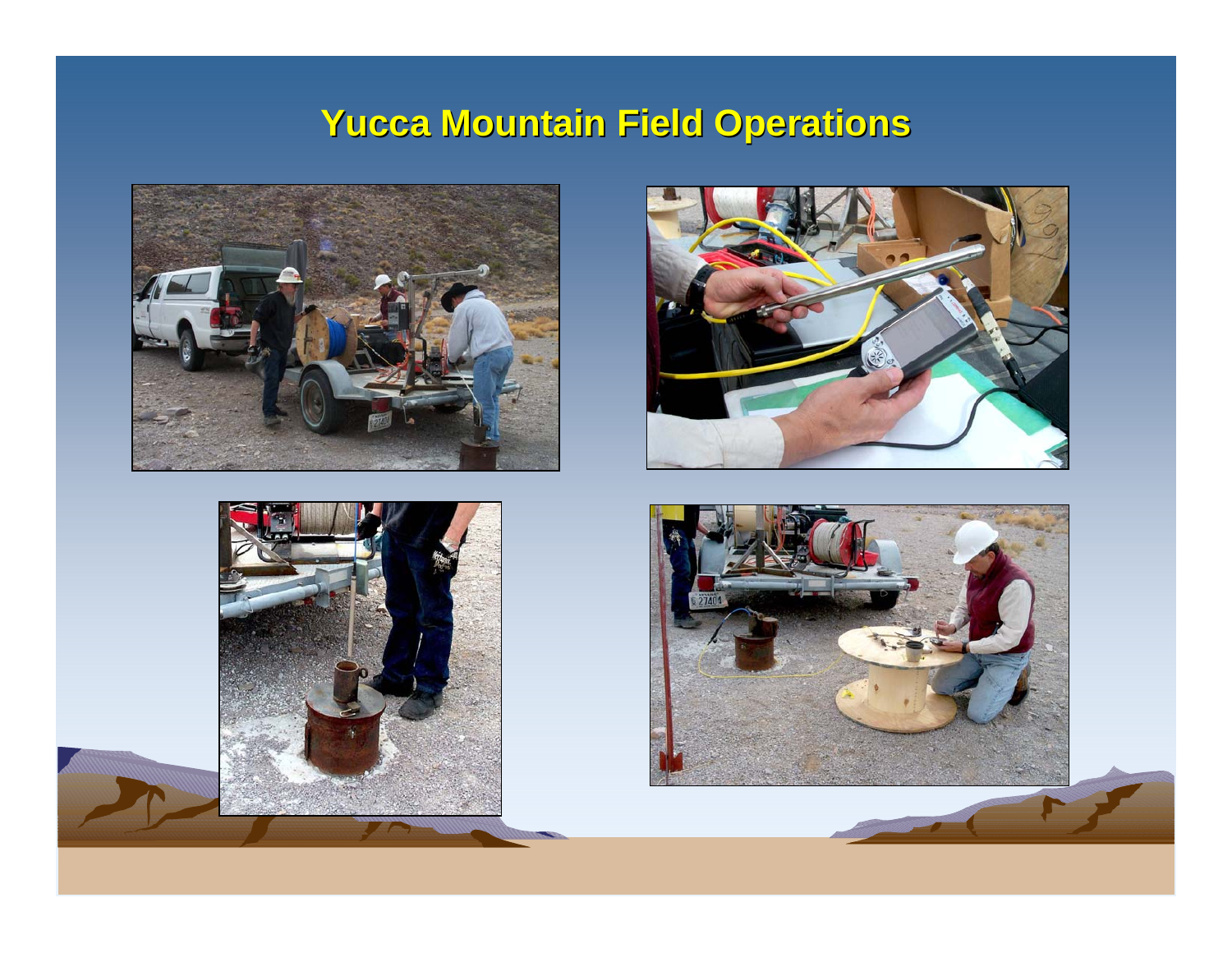#### **Quality Assurance: Precision Quality Assurance: Precision Accuracy Accuracy - Error**

- e **Electric Tape**
	- -**Precision reported to nearest 0.01-ft**
	- **Accuracy of 99+% relative to Reference Steel Tape over entire measured range**
	- **Error 0.0004% relative to Reference Steel Tape over entire measured range**
- e **Hand Held Steel Tape**
	- -**Precision reported to nearest 0.01-ft**
	- -**Relative Accuracy comparable to electric tape, no absolute accuracy established**
	- -**Error sources qualitatively similar to electric tape, believed to quantitatively similar**
- e **Digital Pressure Transducer**
	- -**Precision for 15 PSI sensor is reported to nearest 0.01-ft**
	- -**Accuracy is ± 0.03 feet over entire measured range for 15 PSIG sensor**
	- - **Error derives from source used to establish sensor reference level for first measurement**

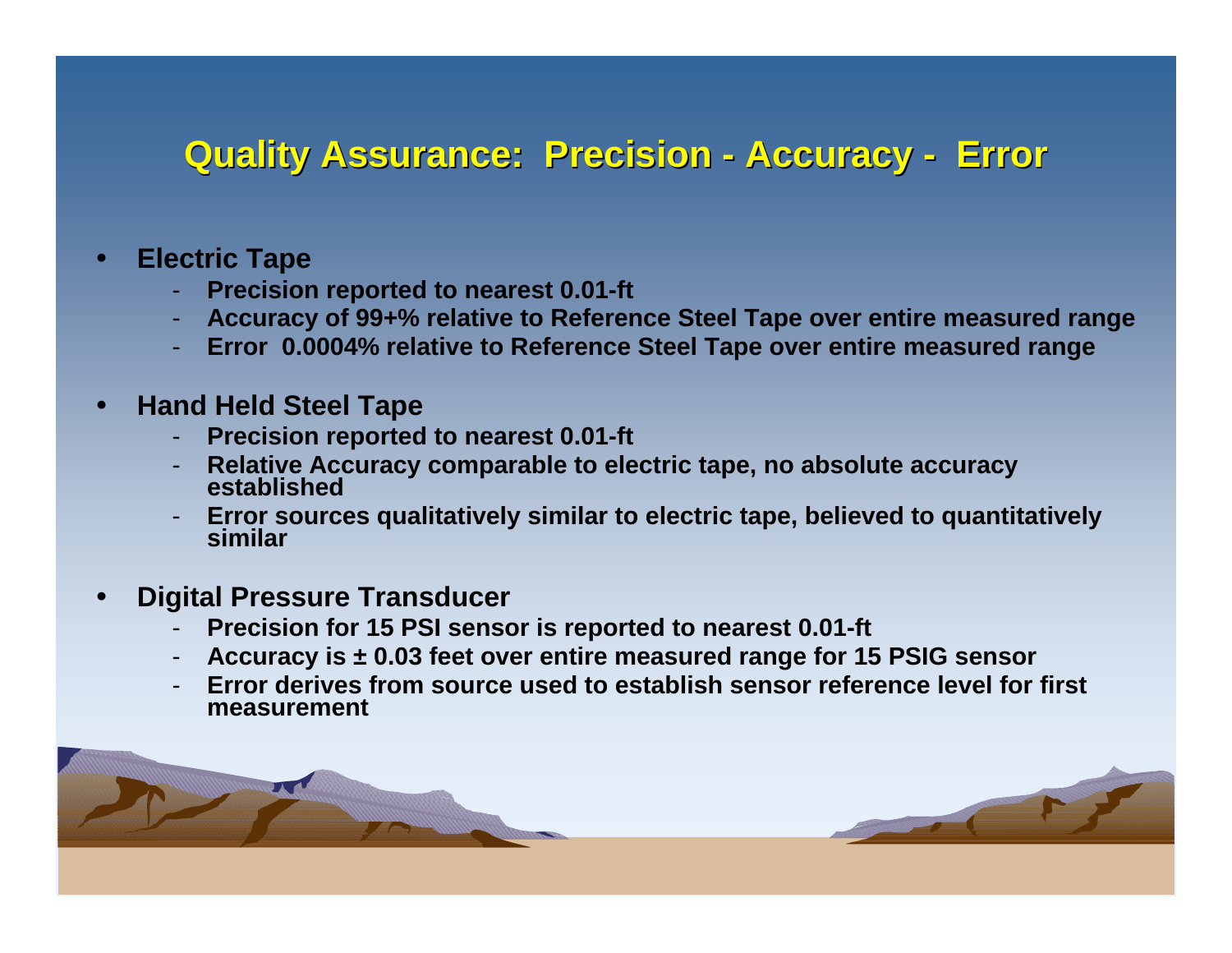## **Significant Observations Significant Observations** *Seismically Seismically-Induced Fluctuations Induced Fluctuations*

- - **Alaskan earthquake of Nov 2002, M7.9 near Denali National Park**
- -**2340 miles from Yucca Mtn**
- -**16 minute travel time**
- **0.73-ft fluctuation**



**USW H-5 Water Level Fluctuation Detail** 

- - **Indonesian earthquake/tsunami of Dec 2004, M8.3+**
- -**8250 miles from Yucca Mtn**
- -**20 minute travel time**
- -**0.39-ft fluctuation**

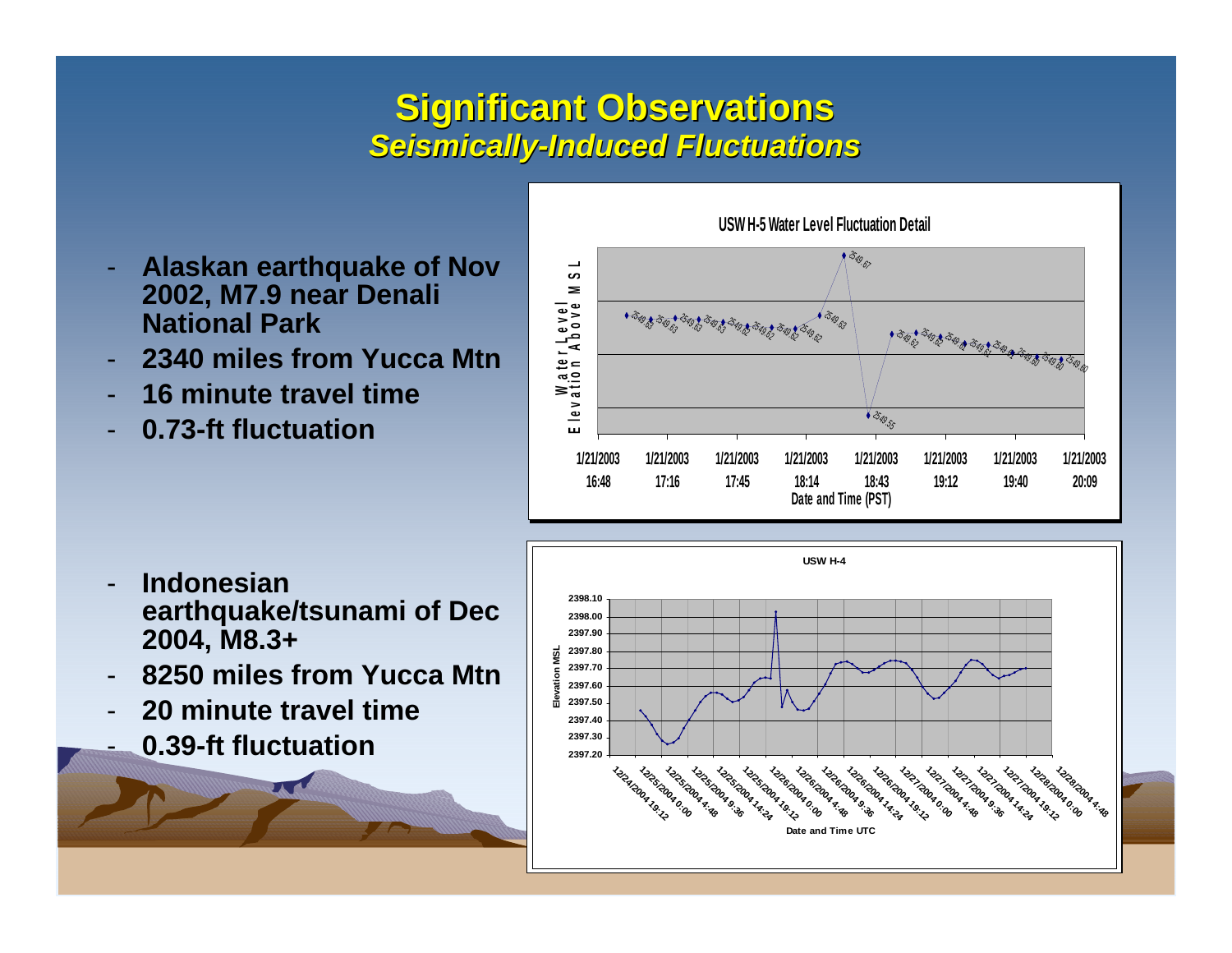# **Significant Observations Significant Observations** *Fluctuations from Regional Runoff Fluctuations from Regional Runoff*

- **Rapid rise in alluvial boreholes in 40-Mile Wash**
- - **24-ft rise in 5 months winter of 2005-2005 unprecedented**
- - **Cumulative infiltration and saturated hydraulic conductivity in nearby boreholes could not account for the observed rise**
- - **Rise not direct consequence of precipitation measured by the 17 station network near Yucca Mountain.**
- - **Likely cause:**
	- › **Precipitation at higher elevations north of the boreholes,**
	- › **Drainage from larger runoff through the upper Fortymile drainage basin**
	- › **Large scale USZ lateral flow between alluvial horizons that comprise the canyon and adjacent stream terraces.**

**Precipitation and Water Level at Borehole UE29a1 from 12/9/04 through 5/3/05Total Precipitation per Storm Event (in) Total Precipitation per Storm Event (in)** 3.039242.53920Elevation **Elevation above MSL (ft)**  $\Delta$ 39162.03912above MSL 1.53908П 39041.0K  $\Box$  $\overline{\mathbb{N}}$ 3900 $\ddot{H}$  $\Box$  $0.5\,$  $\boxtimes$ 38960.038929/29/2004 0:00:00 2/16/2005 0:00:00 3/16/2005 0:00:00 4/13/2005 0:00:00 9/29/2004 0:00:00 10/27/2004 0:00:00 10/27/2004 0:00:00 11/24/2004 0:00:00 11/24/2004 0:00:00 12/22/2004 0:00:00 12/22/2004 0:00:00 1/19/2005 0:00:00 1/19/2005 0:00:00 2/16/2005 0:00:00 3/16/2005 0:00:00 4/13/2005 0:00:00

**Date and Time (UTC)**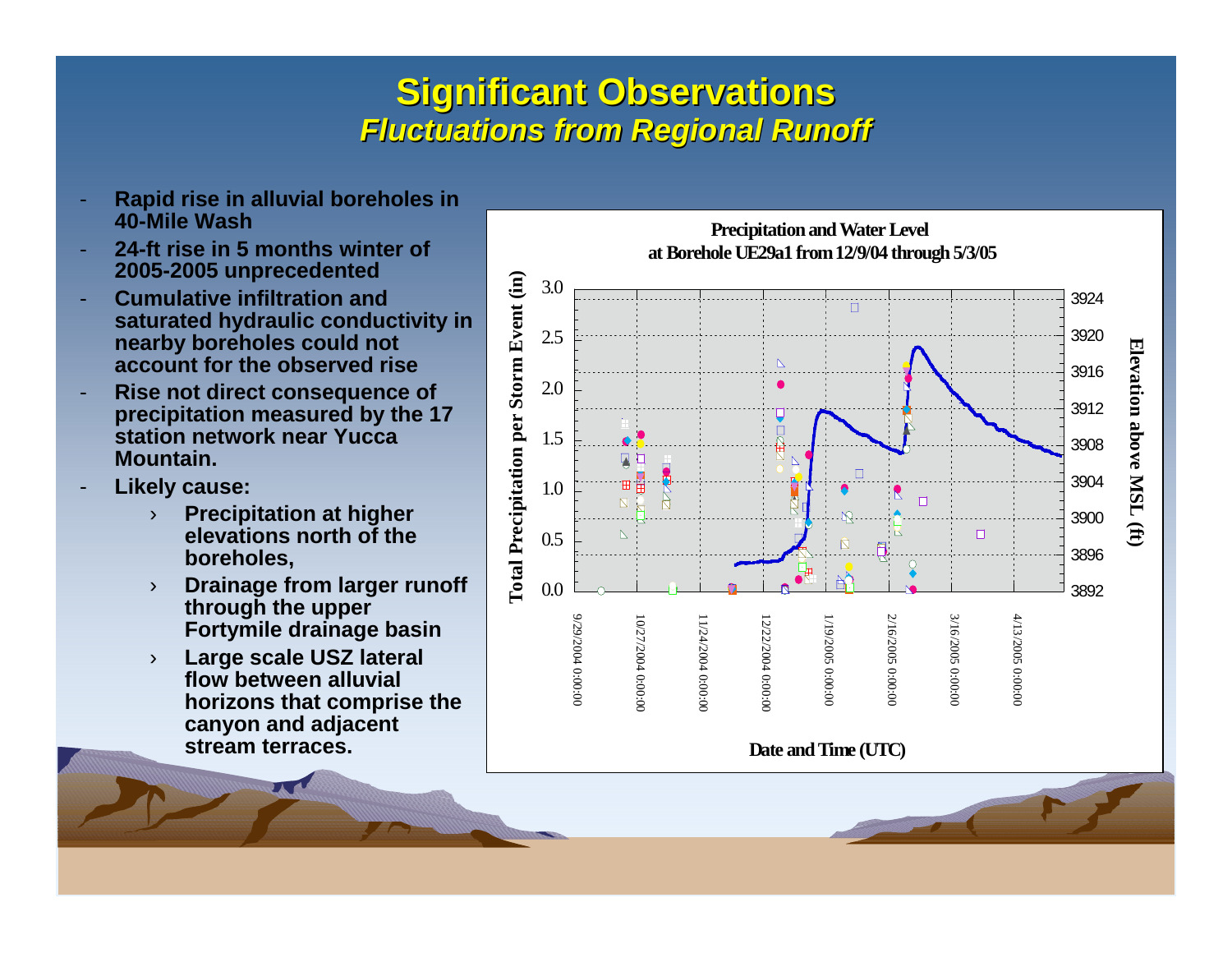#### **Significant Observations Significant Observations** *Fluctuations from Regional Runoff Fluctuations from Regional Runoff*



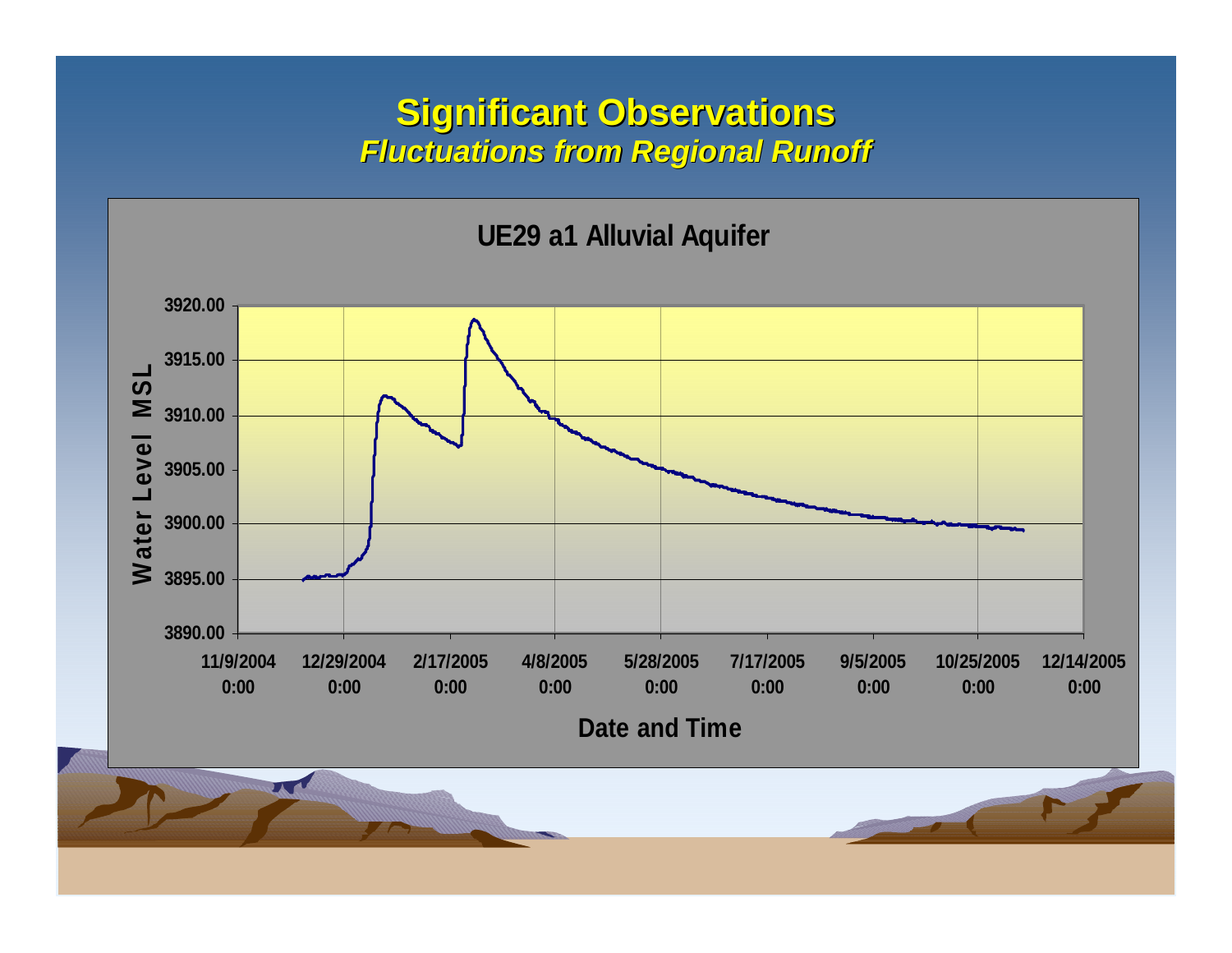#### **Significant Observations Significant Observations Earth Tides: Ground Water Levels From UE25 p1**

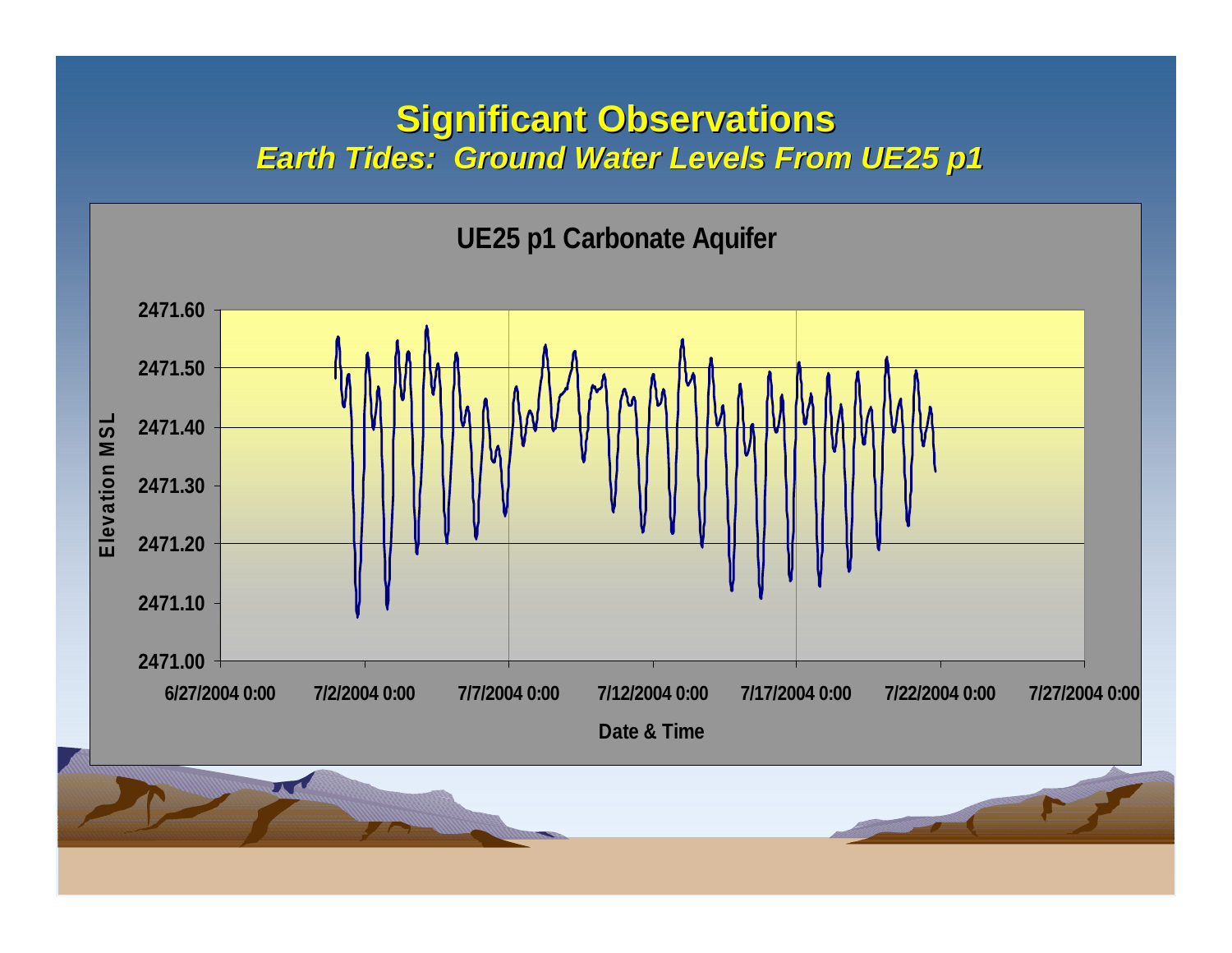### **Significant Observations Significant Observations** *Synoptic Data Synoptic Data*

- $\bullet$ **Wide area, simultaneous acquisition at multiple boreholes**
- $\bullet$ **Useful for total flow system understanding**
- $\bullet$  **Synchronized to Zulu Time (GMT) Intercomparison with seismic information**
- $\bullet$ **Hourly sampling except for WT13**
- $\bullet$ **Archived hundreds of thousands of QA measurements**
- $\bullet$ **Nearest 0.01-ft with 0.03 accuracy**
- $\bullet$ **Much of it in overlapping time periods, but not all**
- $\bullet$  **Nine boreholes:**
	- **WT13, UE25 p1, USW H4, USW H5, USW H6, USW WT2, USW WT 10, UE25 WT16, UE29 a1**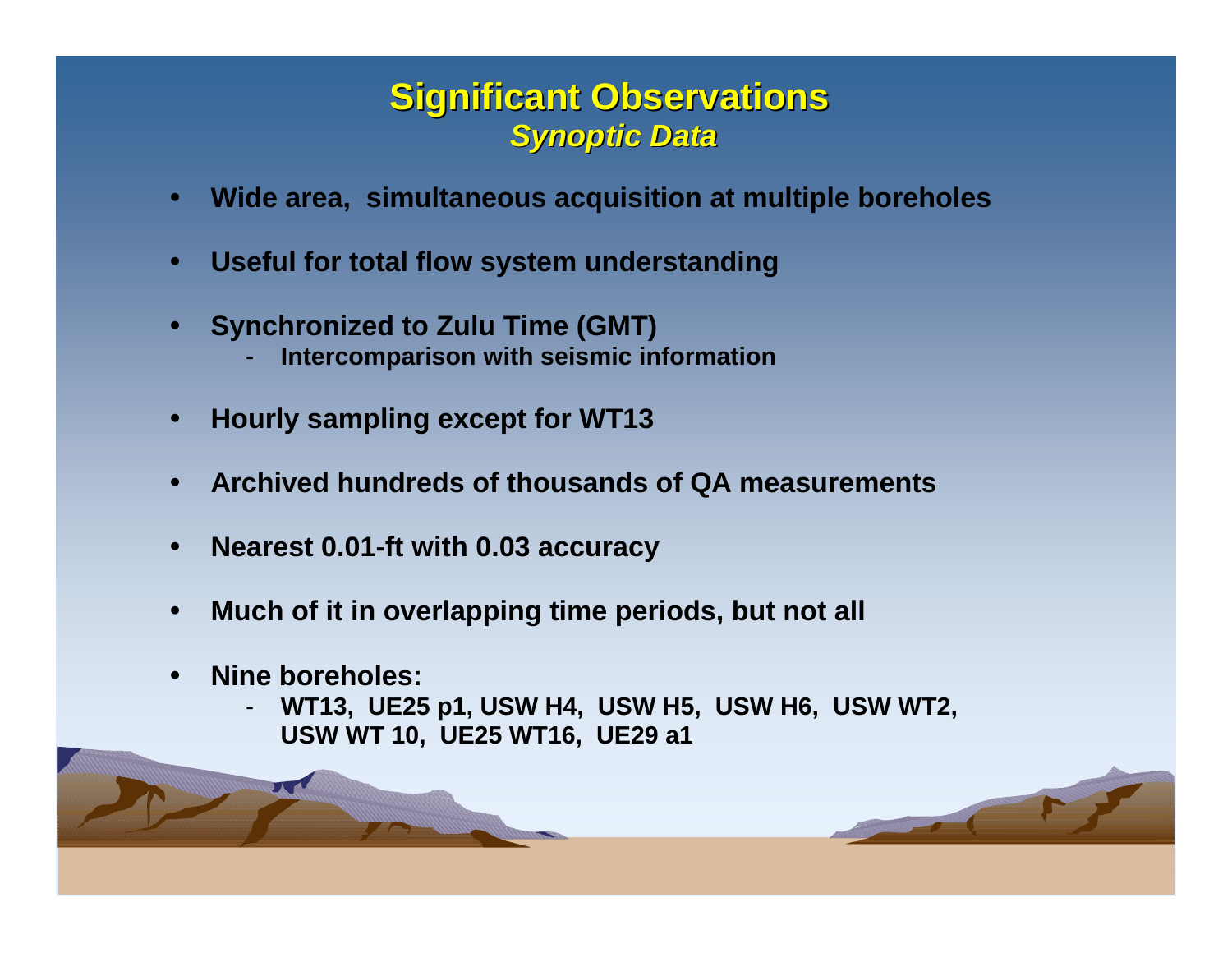# **Significant Observations Significant Observations** *Synoptic Data Synoptic Data*

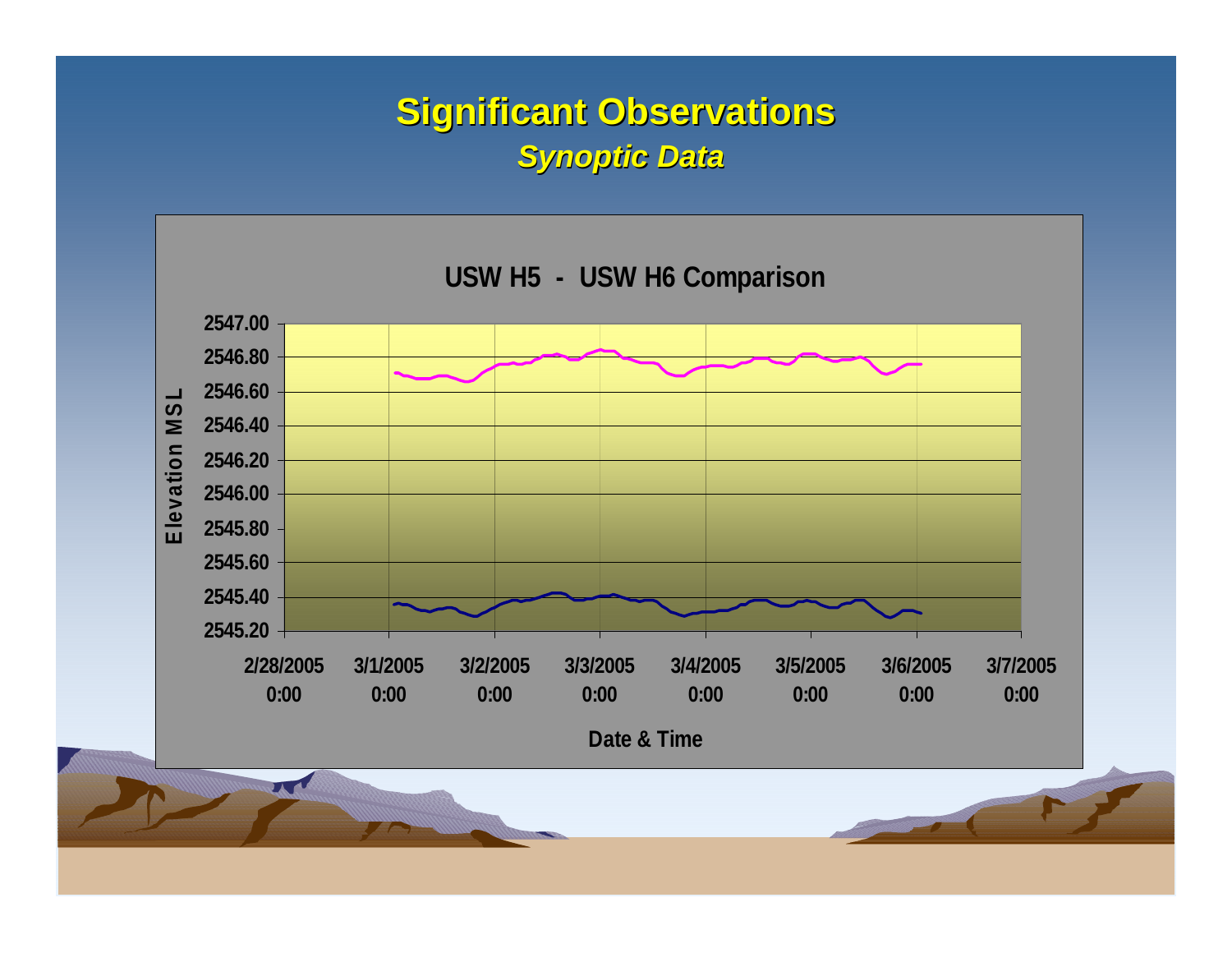#### **Significant Observations Significant Observations** *Synoptic Data Synoptic Data*

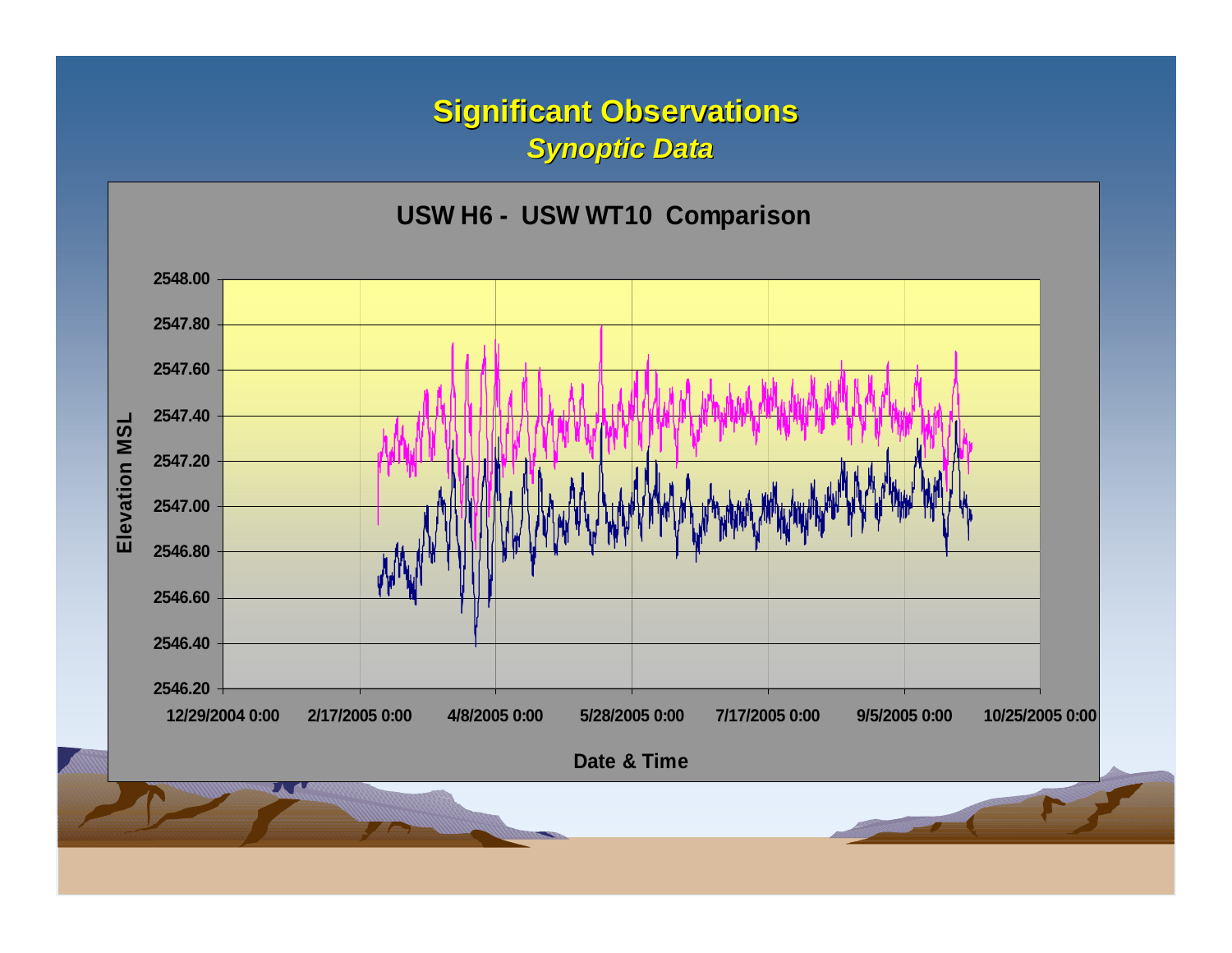#### **Significant Observations Significant Observations** *Groundwater Water Level Trends: 2001 - 2005*

- e **Mean fluctuation range in the volcanic, carbonate, and alluvial flow systems period was 2.52 feet**
- $\bullet$ When effects of the 2004 - 2005 precipitation-<br>
induced fluctuations in 3 alluvial system boreholes<br>
in Fortymile Wash are removed, mean fluctuation<br>
range was 1.33 feet
- e **Mean beginning-to-end-of-period change from the 2nd Quarter 2001 to the 4th Quarter 2005 was + 0.59 feet**
- $\bullet$ When effects of the 2004 – 2005 precipitation-<br>
induced fluctuations in 3 alluvial system boreholes<br>
in Fortymile Wash are removed, mean beginning-to-<br>
end-of-period change was + 0.31 feet
- e **Ground water levels near Yucca Mtn are quite stable**